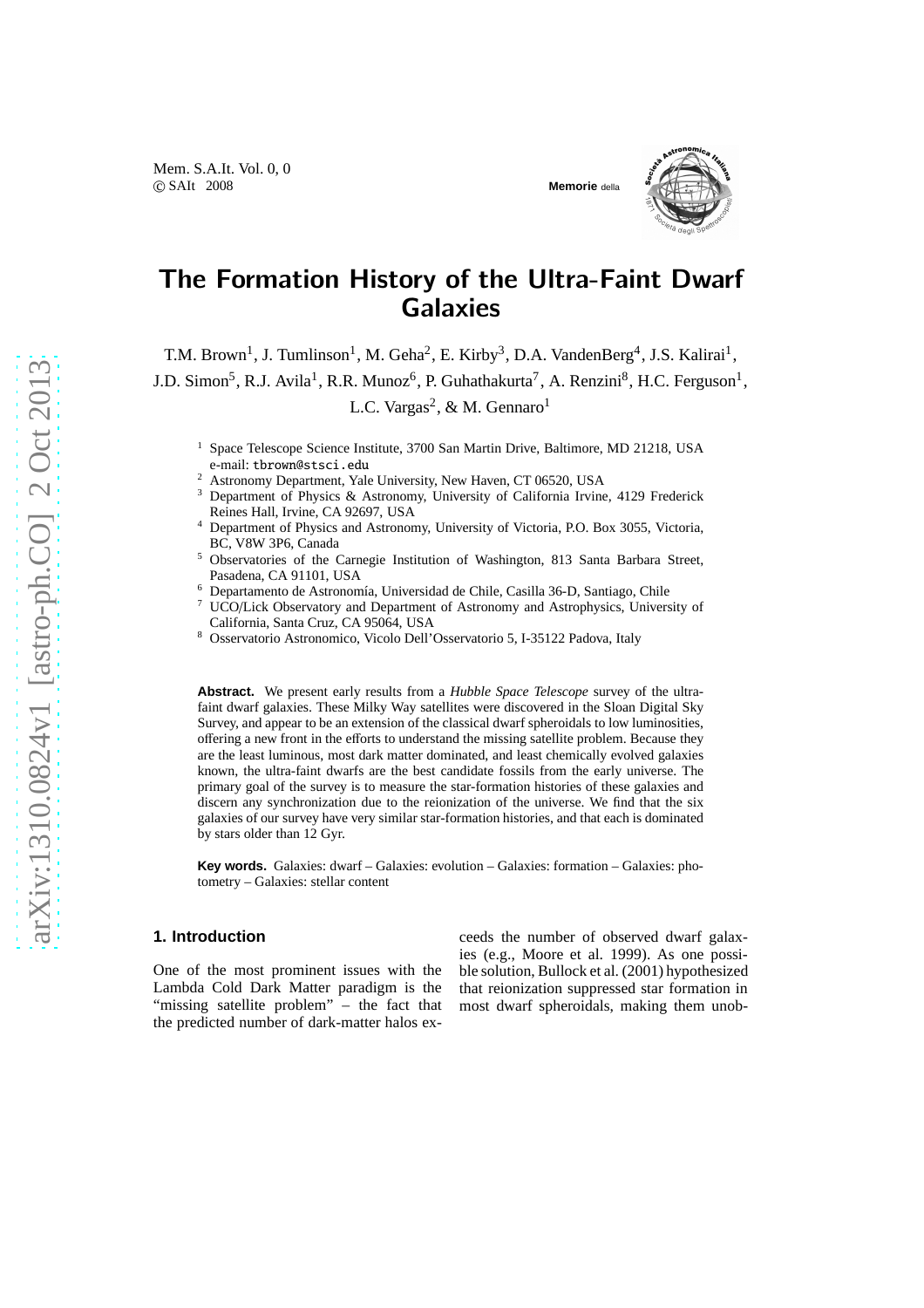servable in visible light. Along these lines, Ricotti & Gnedin (2005) proposed three different evolutionary paths for dwarf galaxies: "true fossils" that formed most (>70%) of their stars prior to reionization, "polluted fossils" with significant post-reionization star formation due to subsequent mass accretion and tidal shocks, and "survivors" where star formation largely began after reionization. Around the same time, the discovery of additional faint satellites and tidal debris around the Milky Way (e.g., Willman et al. 2005; Zucker et al. 2006; Belokurov et al. 2007) and Andromeda (e.g., Zucker et al. 2007; McConnachie et al. 2009) demonstrated that the census of nearby dwarf galaxies was incomplete, and provided potential examples of fossil galaxies. Indeed, the first color-magnitude diagrams (CMDs) of the ultra-faint dwarf (UFD) galaxies revealed that they are dominated by old  $(>10 \text{ Gyr})$  stars (e.g., Sand et al. 2009, 2010; Okamoto et al. 2008, 2012; Adén et al. 2010; Muñoz et al. 2010). Furthermore, the kinematics of these galaxies imply they are dominated by dark matter (e.g., Kleyna et al. 2005; Muñoz et al. 2006; Simon & Geha 2007), and the abundances indicate they are very metal-poor (e.g., Frebel et al. 2010; Norris et al. 2010; Kirby et al. 2011). Current simulations of galaxy formation assume that most luminous dwarf galaxies formed their stars over an extended period, but that most dark matter halos had star formation truncated by reionization, or never formed stars at all (e.g., Tumlinson 2010; Muñoz et al. 2009; Bovill & Ricotti 2009, 2011a,b; Koposov et al. 2009).

Against this backdrop, we proposed a large *Hubble Space Telescope (HST)* imaging program to better characterize the star formation history (SFH) in a representative sample of six UFD galaxies. Our sample spans a range of galaxy luminosities, but avoids the brightest UFDs (which may represent a transition to classical dwarf spheroidals) and the faintest UFDs (which do not provide enough stars for a robust SFH determination). The primary goal of the program is to measure relative ages in these galaxies to better than 1 Gyr uncertainty. Such tight age constraints are difficult when fitting optical CMDs for both age and metallicity, but our program leverages the independent measurement of the metallicity distribution function in each galaxy, as determined from Keck/DEIMOS spectroscopy. Relative ages among the UFD sample can determine to what extent their SFHs have been synchronized via reionization, and also tie their ages to those of other ancient populations (e.g., Galactic globular clusters). Because the *HST* photometry extends well below the main-sequence turnoff (MSTO), these data also provide insight into the initial mass function (IMF) in these old, dynamically-unevolved populations. We interpret our CMDs using both empirical population templates observed in the same bands, and also a high-fidelity isochrone library employing the latest physics and extended to low metallicity ( $[Fe/H] = -4$ ). Here, we present a preliminary analysis of the *HST* data from each galaxy in the program.

### **2. Observations**

Our survey observed six UFD galaxies using two cameras on *HST*: the Advanced Camera for Surveys (ACS) and the Wide Field Camera 3 (WFC3). We used the F606W (broad *V*) and F814W (*I*) filters on each camera, with ACS surveying an area centered on each galaxy  $(202^{\prime\prime} \times 202^{\prime\prime})$  per tile), and WFC3 observing in parallel in the galaxy outskirts  $(162'' \times 162'')$ per tile). For the nearby  $(<100$  kpc) satellites in the sample (Bootes I, Coma Berenices, Ursa Major I), we surveyed a relatively wide area (5–12 tiles in each camera) to a shallow depth (2 or 3 orbits, faint limit of *V* ∼ 28 mag). For the distant  $(>130 \text{ kpc})$  satellites in the sample (Hercules, Leo IV, and Canes Venatici II), we surveyed a narrow pencil beam (1 or 2 tiles in each camera) more deeply (10–16 orbits, faint limit of  $V \sim 29$  mag). The varying depth and area of each survey was intended to provide a sample of a few hundred stars in the vicinity of the MSTO with a photometric precision of ∼0.01 mag, thus providing tight constraints on age when coupled with independent knowledge of the metallicity distribution from Keck.

The ACS images were processed through the standard pipeline, including a pixel-based correction for charge transfer inefficiency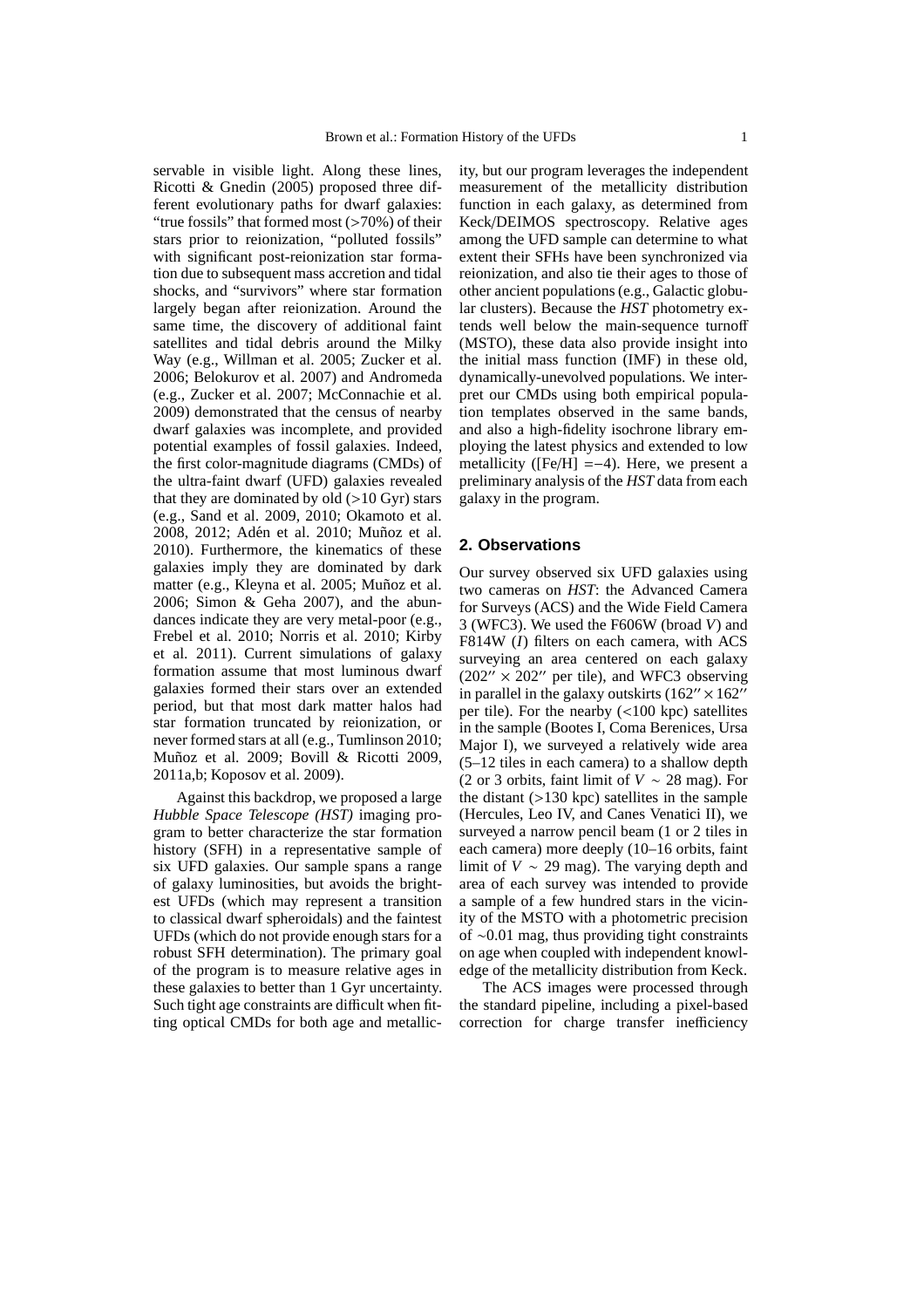

**Fig. 1.** The CMD of each UFD in our *HST* survey (*black points*). For comparison, we show the ridge line (*blue curve*) and HB locus (*blue points*) from the CMD of M92 (Brown et al. 2005), an ancient (12.75 Gyr; VandenBerg et al. 2013) metal-poor (−2.3; Harris 1996) globular cluster observed in the same bands on the same *HST* camera but shifted in color and magnitude to account for differences in reddening and distance. The UFDs are clearly dominated by ancient metal-poor stars. The area and depth of observations for each galaxy were varied to provide a few hundred stars in the vicinity of the MSTO, and are largely responsible for the varying amount of field contamination present in each CMD. Despite this field contamination, a prominent BSS can be discerned in each galaxy CMD.

(CTI; Anderson & Bedin 2010). The images were then coadded using the DRIZZLE package (Fruchter & Hook 2002), including correction for geometric distortion, resampling of the point spread function (PSF), and masks for cosmic rays and detector artifacts. We performed PSF-fitting photometry using the DAOPHOT-II package (Stetson 1987), producing a catalog for each galaxy in the STMAG system:  $m = -2.5 \times \log_{10} f_{\lambda} - 21.1$ . Taking a star at an old  $(13 \text{ Gyr})$  metal-poor ( $[Fe/H] = -2.5$ ) MSTO for reference, the offsets between the STMAG system and the familiar Johnson system (tied to Vega) are  $I = m_{814} - 1.31$  mag and  $V = m_{606} - 0.14$  mag. The catalogs were cleaned of background galaxies and stars with poor photometry. We performed artificial star tests to evaluate photometric scatter and completeness, including CTI effects, with the same photometric routines used to create the photometric catalogs. The CMD for each UFD in our survey is shown in Figure 1.

# **3. Analysis**

Although the populations of the UFDs span more than 2 dex in metallicity (e.g., Kirby et al. 2011), the bulk of the stars fall at metallicities of  $-2$  > [Fe/H] >  $-4$ . The population of the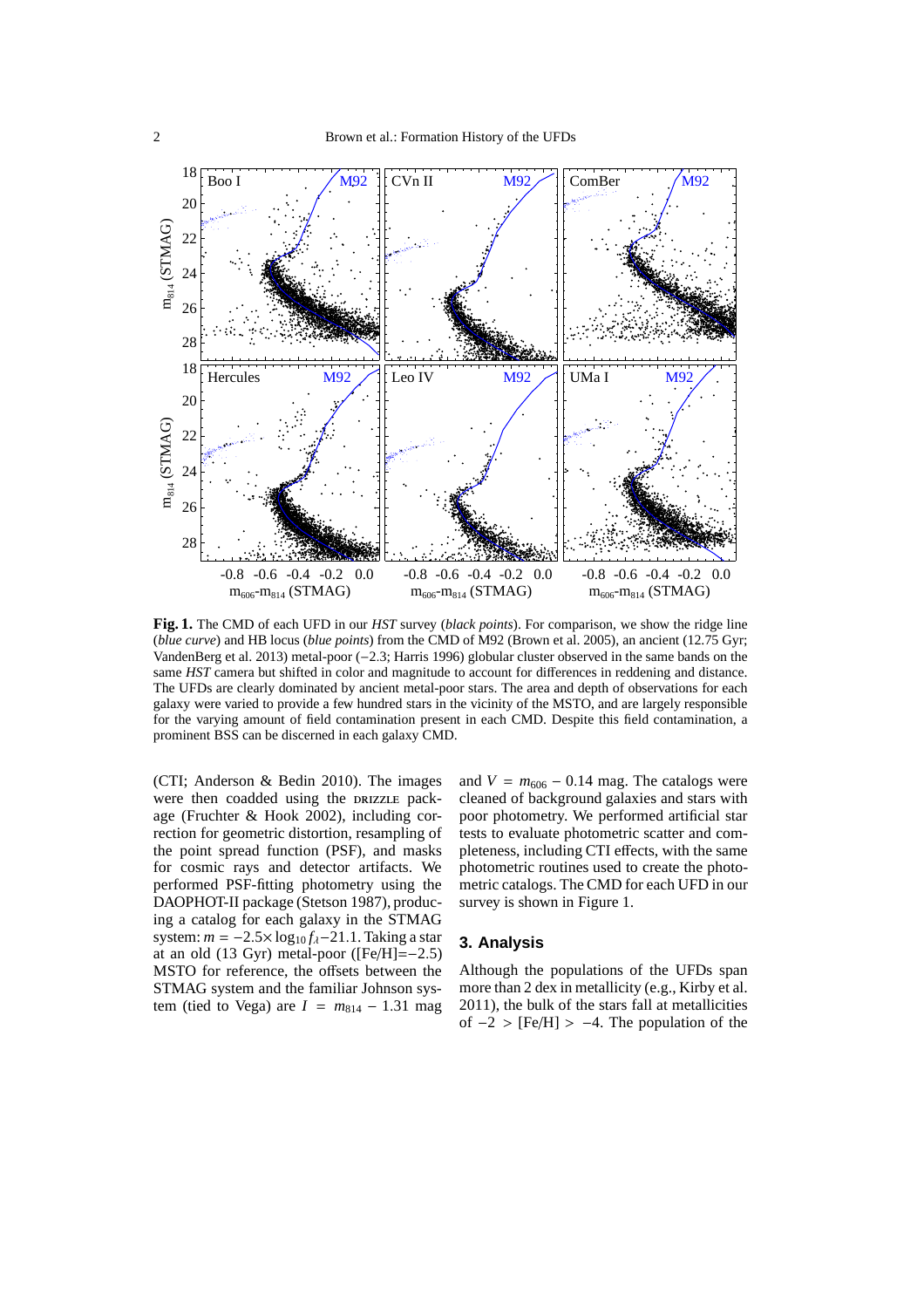ancient (12.75 Gyr; VandenBerg et al. 2013), metal-poor (−2.3; Harris 1996) globular cluster M92 is thus an important point of comparison. In Figure 1, we show compared to each UFD CMD the ridge line and horizontal branch (HB) from the CMD of M92, observed in the same ACS bands (Brown et al. 2005). It is clear that the CMD of each UFD looks like the CMD of an ancient globular cluster, and that each is dominated by an old (age >12 Gyr) population of metal-poor ( $[Fe/H] < -2$ ) stars. A prominent blue straggler sequence (BSS) is present in each galaxy – ubiquitous in old populations.

The luminosity difference between the MSTO and the HB is a well-known age indicator – the MSTO luminosity decreases with age, while the the HB luminosity is relatively constant with age. For populations with similar chemical compositions (as is the case here), the color difference between the MSTO and the base of the red giant branch (RGB) is also an age indicator (VandenBerg et al. 1990), because the MSTO becomes redder at increasing age while the RGB is relatively insensitive to age. To empirically demonstrate the extent of synchronization in the SFHs of the UFDs, we show in Figure 2 the composite CMD from our entire sample, with each UFD shifted to the frame (distance and reddening) of Hercules. The fact that each UFD CMD is similar to that of Hercules indicates that their SFHs are largely synchronized, with mean ages agreeing to ∼1 Gyr; better constraints on the degree of synchronization will come from refinements to the quantitative SFH fitting, which we are pursuing.

Using synthetic CMD analysis, Brown et al. (2012) found that the mean age of Hercules was only 0.1 Gyr younger than that of M92. The absolute age of M92 itself is driven by uncertainties in both distance and [O/Fe]; indeed, the 12.75 Gyr age of VandenBerg et al. (2013) is nearly 1 Gyr younger than previous estimates, due primarily to the adoption a higher [O/Fe] and a larger distance modulus. Our synthetic CMD analyses of each UFD CMD are underway, and indicate that the bulk of the population is older than 12 Gyr in each galaxy. However, we are still exploring how best to handle the membership probabilities for



**Fig. 2.** The composite CMD of all six UFD galaxies in our survey (*points*), with the CMDs of 5 galaxies (*colored points*) shifted to the frame of Hercules (*black points*). The CMDs are nearly indistinguishable from each other, with similar luminosity differences between the MSTO and HB, and similar color differences between the MSTO and RGB base. These similarities imply that their star formation histories are synchronized to ∼1 Gyr.

the spectroscopic sample. Specifically, minority populations of relatively metal-rich stars  $(-1 > [Fe/H] > -2)$  in the metallicity distribution function may represent field contamination or a small continuation of star formation beyond the dominant burst. We are also investigating the IMF of each galaxy; our analysis of the first two galaxies observed in our survey (Hercules and Leo IV) found that their IMFs are flatter than those in the Galactic field and luminous dwarf satellites (Geha et al. 2013).

## **4. Summary**

The *HST* photometry of these six UFD galaxies demonstrates that they are dominated by truly ancient stars (>12 Gyr old), and that their